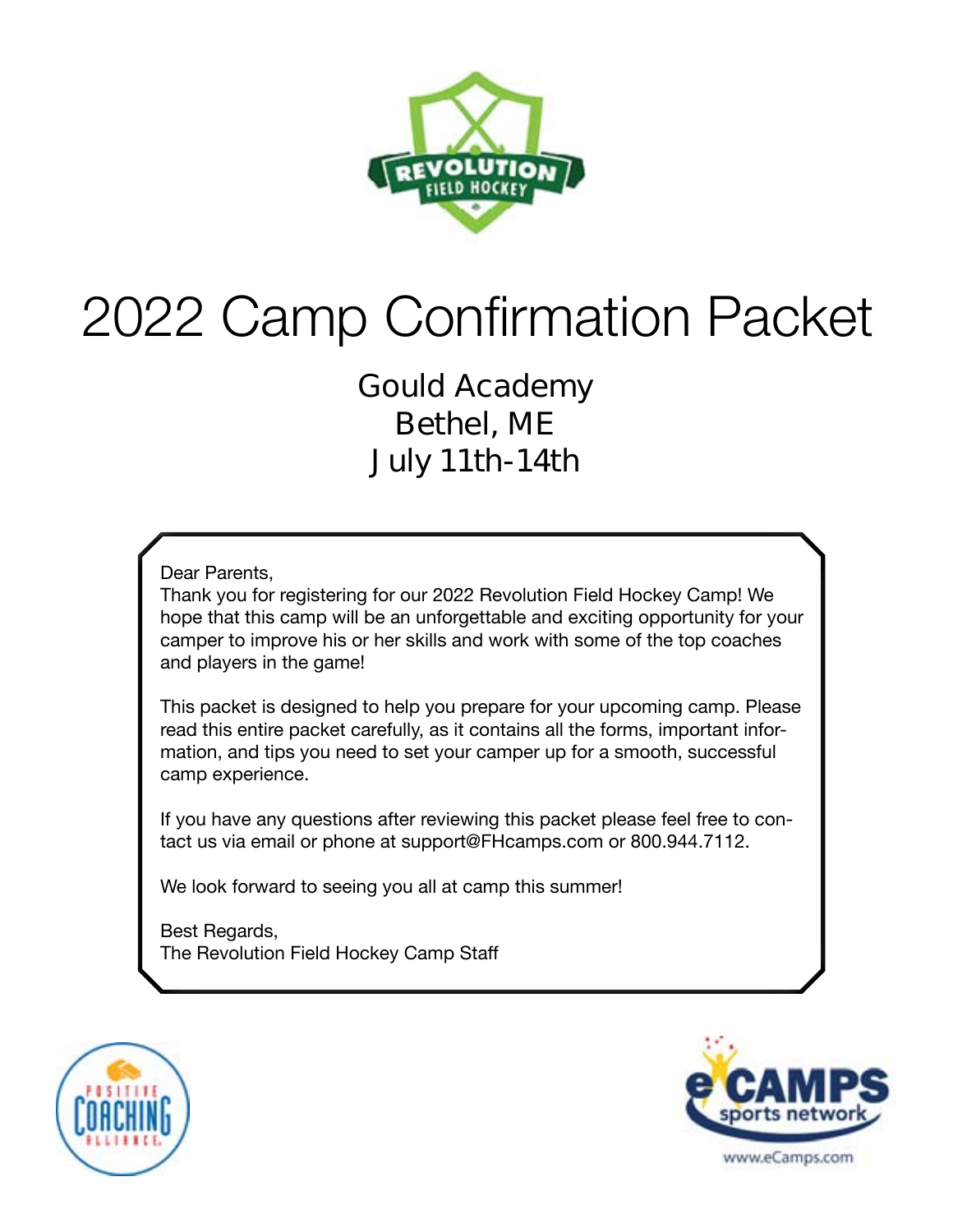# **2022 Revolution Field Hockey Camp**



#### Our Mission

The Revolution Field Hockey Camps were developed to provide young athletes with the opportunity to become better field hockey players by providing instruction from the top coaches in a positive and fun atmosphere.

#### Health and Safety

We want to ensure your child a safe and positive environment during their time at camp. Campers are expected to abide by the camp rules and live by our core values. Drugs, alcohol and tobacco products are strictly forbidden and constitute, along with general misconduct, grounds for dismissal from camp without a refund.

#### Cancellation Policy

#### Final Payment

**EXCELLENCE** – We inspire our campers by providing an unforgettable experience that is the result of a dedicated staff, a progressive instructional curriculum and superior customer service.

*FUN –* We create lasting memories and friendships at camp by surrounding the campers with a passionate camp staff and a creative daily schedule that fosters meaningful interaction with all campers. We always remember that after all, this is camp!

#### Core Values

**IMPROVEMENT** – We provide a unique opportunity for campers to improve their game through personal attention, setting goals and an energetic staff that is committed to the individual development of each camper.

**SAFETY** – We promote a safe and healthy camp environment by providing a responsible staff that supervises all camp activities and who are trained to be role models for our campers both on and off the field.

**SPORTSMANSHIP –** We practice teamwork through leadership opportunities that lead to on-field lessons of integrity, honesty and mutual encouragement.

> Camp can be even more fun with a friend. Space is still available, so remember to tell your teammates to check out this session at FHcamps.com!

Final Payments are due in our office by May 15th. Any camper with a remaining balance will be prohibited from checking into camp. We do not accept final payments at camp. Final payments can be paid via mail, over the phone, or through your online account. If you are unsure about your balance, please call us at 800.944.7112

Any Camper who must cancel their registration more than fifteen (15) days prior to the Camp start date will receive a voucher equal to the full amount of Camp tuition already paid which may be used toward any program or camp offered by eCamps. If a Camper must cancel their registration fourteen (14) days or fewer prior to the start of Camp, eCamps will issue Camper or Parent a voucher equal to 50% of the Camp tuition, which may be used toward any program or camp offered by eCamps. Vouchers are valid for any eCamps program within the same or next calendar year and are also transferable to another family member. Camp vouchers are not extended to Campers who leave Camp after the start of a session. The \$25 registration fee is non-refundable. *Cash refunds are not offered under any circumstances.*

# **2022 Revolution Field Hockey Camp**

### *Don't Forget to Tell Your Friends!*

#### CHECK-OUT

#### EXTENDED DAY CAMPERS

### KEY DEPOSIT

### HEALTH FORMS

Campers will check out at 12pm at the check-in location. Parents are encourged to attend the morning session of games on the last day starting at 9am! Check-out will occur immediately after the closing ceremony.

Beyond the first day, you should plan on arriving dressed and ready to play at 8:15am. Extended day campers can be dropped off directly at the field. Pick up will be at 8:30pm the after the evening session. Lunch and dinner are included.

The school requires a key deposit of \$100 per overnight camper. Please bring a check made out to "Revolution Field Hockey Camps". The check will be returned to you at checkout when your camper's key is turned in.

Every camper must have the attached health history and release form filled out in order to attend camp. This form should be brought to camp and handed in at check in- **please do not mail ahead**.

#### COVID - [OVERNIGHT CAMP PROCEDURES & PROTOCOLS](https://laxcamps.com/wp-content/uploads/COVID-19-eCamps-Sports-Network-Guidlines-Overnight-Camp.pdf) *NO PROOF OF COVID-19 VACCINATIONS OR TESTS IS REQUIRED AT THIS CAMP*

\*A physician's signiture is required on this form ONLY if you are attending a camp in CT, MA or NY. An attached physicians signed physical form from within two years will suffice. Camps in CT require the 'Administration of Medication' form for any medication brought to camp--this form can be found on FHCamps.com

#### CHECK-IN

Check in on the first day of camp will be between 12-1pm at TBA. Dinner will be the first meal served. All campers should arrive dressed and ready for their first session. *Check-in will take place at TBA!*